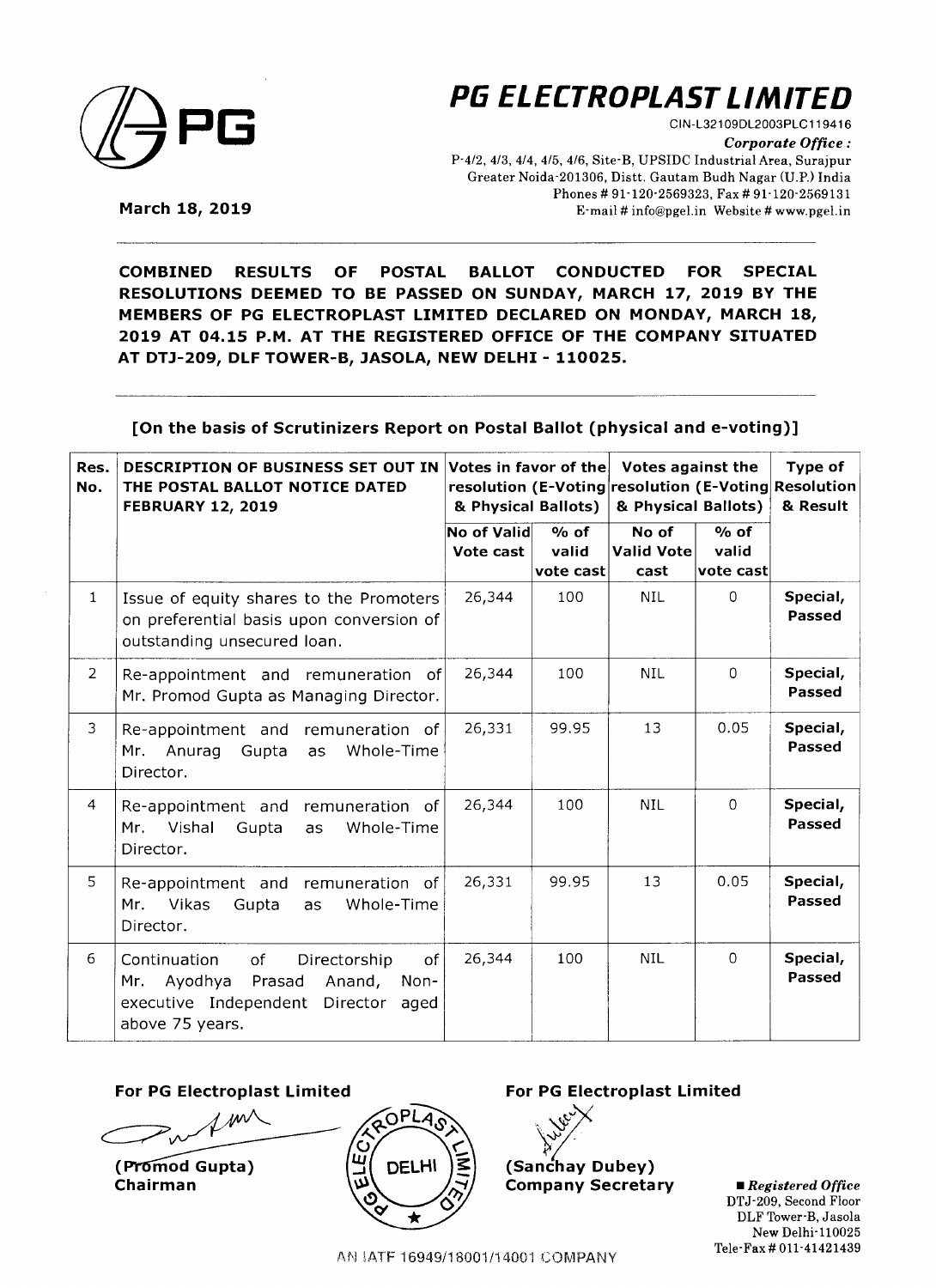| Company Name                                                   | <b>IPG ELECTROPLAST LIMITED</b> |
|----------------------------------------------------------------|---------------------------------|
| Date of Postal Ballot                                          | 17-03-2019                      |
| Total number of shareholders on record date                    | 14617                           |
| No. of shareholders present in the meeting either in person or |                                 |
| <b>Promoters and Promoter Group:</b>                           | INA                             |
| Public:                                                        | INA                             |
| No. of Shareholders attended the meeting through Video         |                                 |
| <b>Promoters and Promoter Group:</b>                           | INA                             |
| Public:                                                        | <b>INA</b>                      |

 $\sim$   $\sim$ 

| Resolution required: (Ordinary/Special) |                   | SPECIAL - Issue of equity shares to the Promoters on preferential basis upon conversion of outstanding unsecured loan. |                  |                                  |                                                                                 |             |                 |                                           |
|-----------------------------------------|-------------------|------------------------------------------------------------------------------------------------------------------------|------------------|----------------------------------|---------------------------------------------------------------------------------|-------------|-----------------|-------------------------------------------|
| Whether promoter/ promoter group are    |                   |                                                                                                                        |                  |                                  |                                                                                 |             |                 |                                           |
| interested in the agenda/resolution?    | Yes               |                                                                                                                        |                  |                                  |                                                                                 |             |                 |                                           |
|                                         |                   |                                                                                                                        |                  |                                  |                                                                                 |             |                 |                                           |
|                                         |                   |                                                                                                                        |                  |                                  |                                                                                 |             |                 |                                           |
|                                         |                   |                                                                                                                        |                  | % of Votes Polled                |                                                                                 |             | % of Votes in   | % of Votes                                |
|                                         |                   |                                                                                                                        |                  | on outstanding                   |                                                                                 |             | favour on votes | against on votes                          |
|                                         |                   | No. of shares                                                                                                          | INo. of votes.   | shares                           | $\overline{\textsf{No.}}$ of Votes – in $\overline{\phantom{a}}$ No. of Votes – |             | polled          | polled                                    |
| Category                                | Mode of Voting    | $\vert$ held $(1)$                                                                                                     | $ p$ olled $(2)$ | $(3)=[(2)/(1)]*100$   favour (4) |                                                                                 | against (5) |                 | $ (6)=[(4)/(2)]*100$ $ (7)=[(5)/(2)]*100$ |
|                                         | E-Voting          | 10169332                                                                                                               |                  | 0.0000                           | 00                                                                              |             | 0.0000          | 0.0000                                    |
|                                         | Poll              | 10169332                                                                                                               |                  | 0.0000                           | ool                                                                             |             | 0.0000          | 0.0000                                    |
|                                         | Postal Ballot (if |                                                                                                                        |                  |                                  |                                                                                 |             |                 |                                           |
| Promoter and Promoter Group             | applicable)       | 10169332                                                                                                               |                  | 0.0000                           | 00                                                                              |             | 0.0000          | 0.0000                                    |
|                                         | E-Voting          | 1310835                                                                                                                |                  | 0.0000                           | 00                                                                              |             | 0.0000          | 0.0000                                    |
|                                         | Poll              | 1310835                                                                                                                |                  | 0.0000                           | 00                                                                              |             | 0.0000          | 0.0000                                    |
|                                         | Postal Ballot (if |                                                                                                                        |                  |                                  |                                                                                 |             |                 |                                           |
| <b>Public-Institutions</b>              | applicable)       | 1310835                                                                                                                |                  | 0.0000                           | 00                                                                              |             | 0.0000          | 0.0000                                    |
|                                         | E-Voting          | 4934165                                                                                                                | 23989            | 0.4862                           | 23989                                                                           |             | 100.0000        | 0.0000                                    |
|                                         | Poll              | 4934165                                                                                                                |                  | 0.0000                           | 00                                                                              |             | 0.0000          | 0.0000                                    |
|                                         | Postal Ballot (if |                                                                                                                        |                  |                                  |                                                                                 |             |                 |                                           |
| Public- Non Institutions                | applicable)       | 4934165                                                                                                                | 2355             | 0.0477                           | 2355                                                                            |             | 100.0000        | 0.0000                                    |
|                                         | $\mathsf{Total}$  | 16414332                                                                                                               | 26344            | 0.1605                           | 26344                                                                           |             | 100.0000        | 0.0000                                    |

| Resolution required: (Ordinary/Special) | SPECIAL - Re-appointment and remuneration of Mr. Promod Gupta as Managing Director. |      |  |  |  |  |  |  |  |  |
|-----------------------------------------|-------------------------------------------------------------------------------------|------|--|--|--|--|--|--|--|--|
| Whether promoter/ promoter group are    |                                                                                     |      |  |  |  |  |  |  |  |  |
| linterested in the agenda/resolution?   | IYes                                                                                | -410 |  |  |  |  |  |  |  |  |

HOTORINI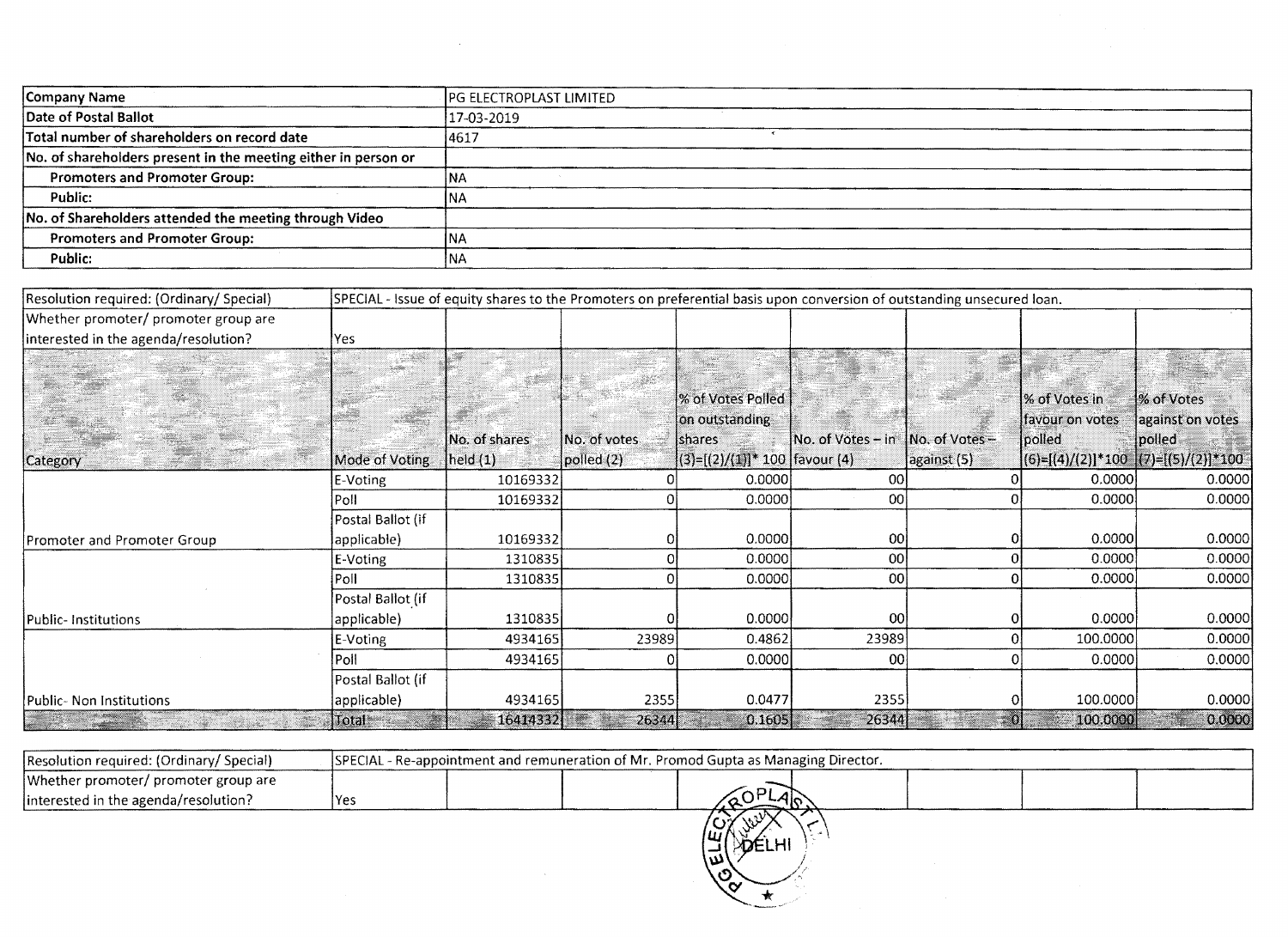|                             |                   |               |                  | % of Votes Polled  <br>on outstanding |                   |                      | % of Votes in<br>favour on votes        | % of Votes<br>against on votes |
|-----------------------------|-------------------|---------------|------------------|---------------------------------------|-------------------|----------------------|-----------------------------------------|--------------------------------|
|                             |                   | No. of shares | No. of votes     | shares                                | No. of Votes – in | $1$ No. of Votes $-$ | polled                                  | polled                         |
| <b>Category</b>             | Mode of Voting    | held(1)       | $ p$ olled $(2)$ | $ (3)=[(2)/(1)]^*$ 100 favour (4)     |                   | against (5)          | $[(6)=[(4)/(2)]*100 [(7)=[(5)/(2)]*100$ |                                |
|                             | E-Voting          | 10169332      |                  | 0.0000                                | 00                |                      | 0.0000                                  | 0.0000                         |
|                             | Poll              | 10169332      |                  | 0.0000                                | 00                |                      | 0.0000                                  | 0.0000                         |
|                             | Postal Ballot (if |               |                  |                                       |                   |                      |                                         |                                |
| Promoter and Promoter Group | applicable)       | 10169332      |                  | 0.0000                                | [00]              |                      | 0.0000                                  | 0.0000                         |
|                             | E-Voting          | 1310835       |                  | 0.0000                                | 00                |                      | 0.0000                                  | 0.0000                         |
|                             | Poll              | $-1310835$    |                  | 0.0000                                | 00 <sup>1</sup>   |                      | 0.0000                                  | 0.0000                         |
|                             | Postal Ballot (if |               |                  |                                       |                   |                      |                                         |                                |
| Public-Institutions         | applicable)       | 1310835       |                  | 0.0000                                | -001              |                      | 0.0000                                  | 0.0000                         |
|                             | E-Voting          | 4934165       | 23989            | 0.4862                                | 23989             |                      | 100.0000                                | 0.0000                         |
|                             | Poll              | 4934165       |                  | 0.0000                                | 00                |                      | 0.0000                                  | 0.0000                         |
|                             | Postal Ballot (if |               |                  |                                       |                   |                      |                                         |                                |
| Public- Non Institutions    | applicable)       | 4934165       | 2355             | 0.0477                                | 2355              |                      | 100.0000                                | 0.0000                         |
|                             | Total.            | 16414332      | $-26344$         | 0.1605                                | 26344             | OI                   | 100,0000                                | 0.0000                         |

 $\sim$   $\sim$ 

 $\bar{\rho}$  .

 $\bar{\beta}$ 

 $\sim$ 

| Resolution required: (Ordinary/Special)        |                   | SPECIAL - Re-appointment and remuneration of Mr. Anurag Gupta as Whole-Time Director. |              |                                   |                   |                |                 |                                           |
|------------------------------------------------|-------------------|---------------------------------------------------------------------------------------|--------------|-----------------------------------|-------------------|----------------|-----------------|-------------------------------------------|
| Whether promoter/ promoter group are           |                   |                                                                                       |              |                                   |                   |                |                 |                                           |
| interested in the agenda/resolution?           | Yes               |                                                                                       |              |                                   |                   |                |                 |                                           |
|                                                |                   |                                                                                       |              |                                   |                   |                |                 |                                           |
|                                                |                   |                                                                                       |              |                                   |                   |                |                 |                                           |
|                                                |                   |                                                                                       |              | % of Votes Polled                 |                   |                | % of Votes in   | % of Votes                                |
|                                                |                   |                                                                                       |              | on outstanding                    |                   |                | favour on votes | against on votes                          |
|                                                |                   | No. of shares                                                                         | No. of votes | <b>Ishares</b>                    | No. of Votes - in | No. of Votes - | polled          | polled                                    |
| <b>Category</b><br>an an t-ainm<br>William Str | Mode of Voting    | $ $ held $(1)$                                                                        | [polled (2)] | $ (3)$ =[(2)/(1)]* 100 favour (4) |                   | against (5)    |                 | $ (6)=[(4)/(2)]*100$ $ (7)=[(5)/(2)]*100$ |
|                                                | E-Voting          | 10169332                                                                              |              | 0.0000                            | ool               |                | 0.0000          | 0.0000                                    |
|                                                | Poll              | 10169332                                                                              |              | 0.0000                            | 00l               |                | 0.0000          | 0.0000                                    |
|                                                | Postal Ballot (if |                                                                                       |              |                                   |                   |                |                 |                                           |
| Promoter and Promoter Group                    | applicable)       | 10169332                                                                              |              | 0.0000                            | 00                |                | 0.00001         | 0.0000                                    |
|                                                | E-Voting          | 1310835                                                                               |              | 0.0000                            | 00                |                | 0.0000          | 0.0000                                    |
|                                                | Poll              | 1310835                                                                               |              | 0.0000                            | 00                |                | 0.0000          | 0.0000                                    |
|                                                | Postal Ballot (if |                                                                                       |              |                                   |                   |                |                 |                                           |
| Public-Institutions                            | applicable)       | 1310835                                                                               |              | 0.0000                            | 00 <sub>l</sub>   |                | 0.00001         | 0.0000                                    |

 $\sim$ 

RUPL<br>WORK 医学

้ง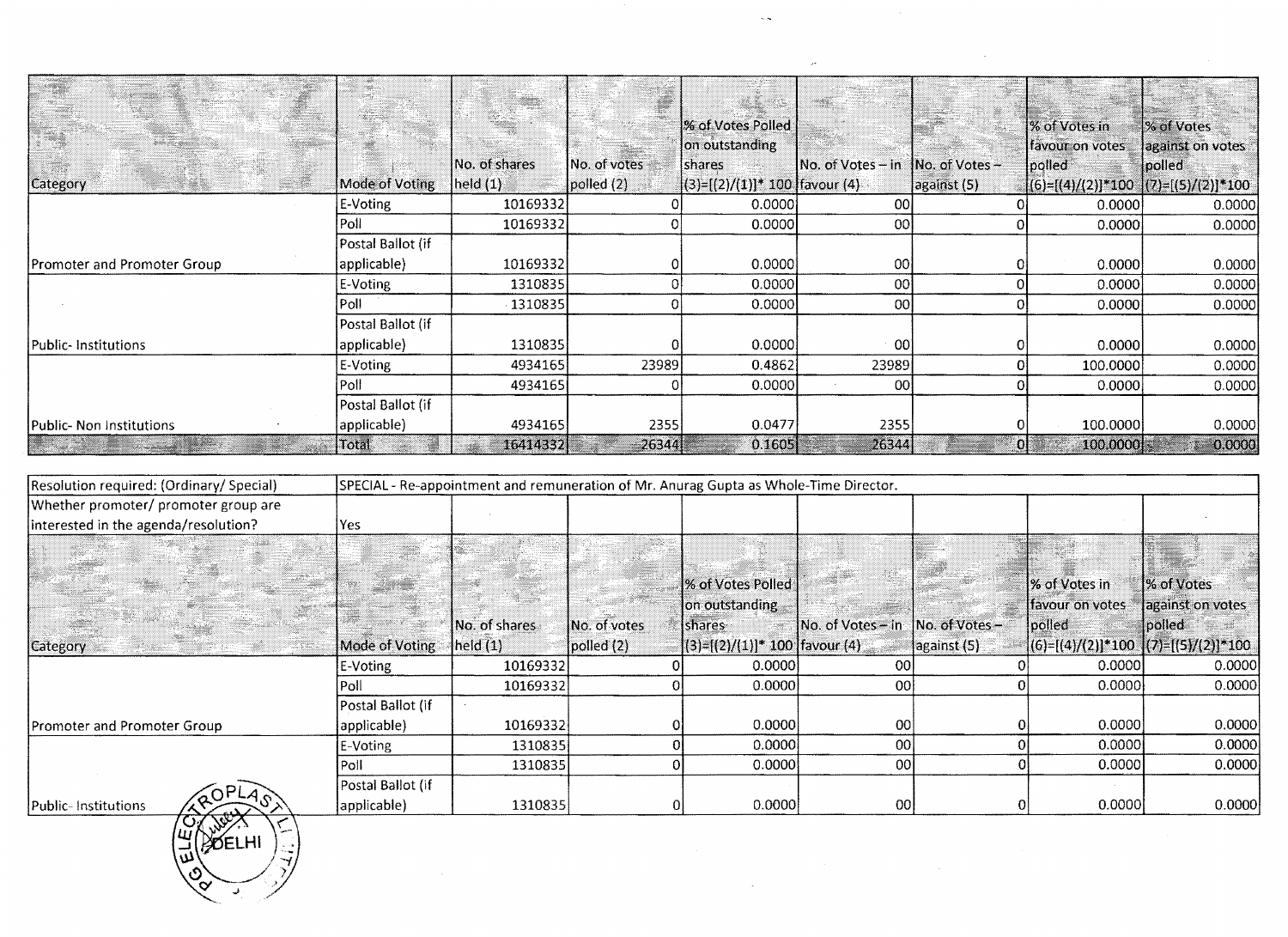|                          | E-Voting          | 4934165  | 23989 | 0.4862  | 23976           | 13'  | 99.9458  | 0.0541 |
|--------------------------|-------------------|----------|-------|---------|-----------------|------|----------|--------|
|                          | `⊬oli:            | 4934165  |       | 0.00001 | 00 <sup>1</sup> |      | 0.00001  | 0.0000 |
|                          | Postal Ballot (if |          |       |         |                 |      |          |        |
| Public- Non Institutions | 'applicable)      | 4934165  | 2355  | 0.0477  | 2355            |      | 100.0000 | 0.0000 |
|                          | Hotal             | 16414332 | 26344 | 0.1605  | 26331           | T31. | 99.9507  | 0.0493 |

| Resolution required: (Ordinary/ Special) |                   |               | SPECIAL - Re-appointment and remuneration of Mr. Vishal Gupta as Whole-Time Director. |                                      |                   |               |                                           |                  |
|------------------------------------------|-------------------|---------------|---------------------------------------------------------------------------------------|--------------------------------------|-------------------|---------------|-------------------------------------------|------------------|
| Whether promoter/ promoter group are     |                   |               |                                                                                       |                                      |                   |               |                                           |                  |
| interested in the agenda/resolution?     | Yes               |               |                                                                                       |                                      |                   |               |                                           |                  |
|                                          |                   |               |                                                                                       |                                      |                   |               |                                           |                  |
|                                          |                   |               |                                                                                       |                                      |                   |               |                                           |                  |
|                                          |                   |               |                                                                                       | % of Votes Polled                    |                   |               | % of Votes in                             | % of Votes       |
|                                          |                   |               |                                                                                       | on outstanding                       |                   |               | favour on votes                           | against on votes |
|                                          |                   | No. of shares | No. of votes                                                                          | <b>Shares</b>                        | No. of Votes - in | Mo. of Votes- | polled                                    | polled           |
| Category                                 | Mode of Voting    | [held(1)]     | polled (2)                                                                            | $ (3)=[(2)/(1)]^* 100$   favour (4). |                   | against (5)   | $ (6)=[(4)/(2)]*100$ $ (7)=[(5)/(2)]*100$ |                  |
|                                          | E-Voting          | 10169332      |                                                                                       | 0.0000                               | 00                |               | 0.0000                                    | 0.0000           |
|                                          | Poll              | 10169332      |                                                                                       | 0.0000                               | 00                |               | 0.0000                                    | 0.0000           |
|                                          | Postal Ballot (if |               |                                                                                       |                                      |                   |               |                                           |                  |
| Promoter and Promoter Group              | applicable)       | 10169332      |                                                                                       | 0.0000                               | 00                |               | 0.0000                                    | 0.0000           |
|                                          | E-Voting          | 1310835       |                                                                                       | 0.0000                               | 00                |               | 0.0000                                    | 0.0000           |
|                                          | Poll              | 1310835       |                                                                                       | 0.0000                               | 00                |               | 0.0000                                    | 0.0000           |
|                                          | Postal Ballot (if |               |                                                                                       |                                      |                   |               |                                           |                  |
| Public- Institutions                     | applicable)       | 1310835       |                                                                                       | 0.0000                               | 00                |               | 0.0000                                    | 0.0000           |
|                                          | E-Voting          | 4934165       | 23989                                                                                 | 0.4862                               | 23989             |               | 100.0000                                  | 0.0000           |
|                                          | Poll              | 4934165       |                                                                                       | 0.0000                               | 00                |               | 0.0000                                    | 0.0000           |
|                                          | Postal Ballot (if |               |                                                                                       |                                      |                   |               |                                           |                  |
| Public- Non Institutions                 | applicable)       | 4934165       | 2355                                                                                  | 0.0477                               | 2355              |               | 100.0000                                  | 0.0000           |
|                                          | Total             | 16414332      | 26344                                                                                 | 0.1605                               | 26344             | ΟI            | 100.0000                                  | 0.0000           |

| Resolution required: (Ordinary/Special) | [SPECIAL - Re-appointment and remuneration of Mr. Vikas Gupta as Whole-Time Director.] |  |  |  |  |  |  |  |  |  |
|-----------------------------------------|----------------------------------------------------------------------------------------|--|--|--|--|--|--|--|--|--|
| Whether promoter/ promoter group are    |                                                                                        |  |  |  |  |  |  |  |  |  |
| linterested in the agenda/resolution?   | lYe:                                                                                   |  |  |  |  |  |  |  |  |  |

 $\sim 100$ 

 $\label{eq:2} \frac{1}{2} \int_{\mathbb{R}^2} \left| \frac{d\mu}{d\mu} \right| \, d\mu$ 

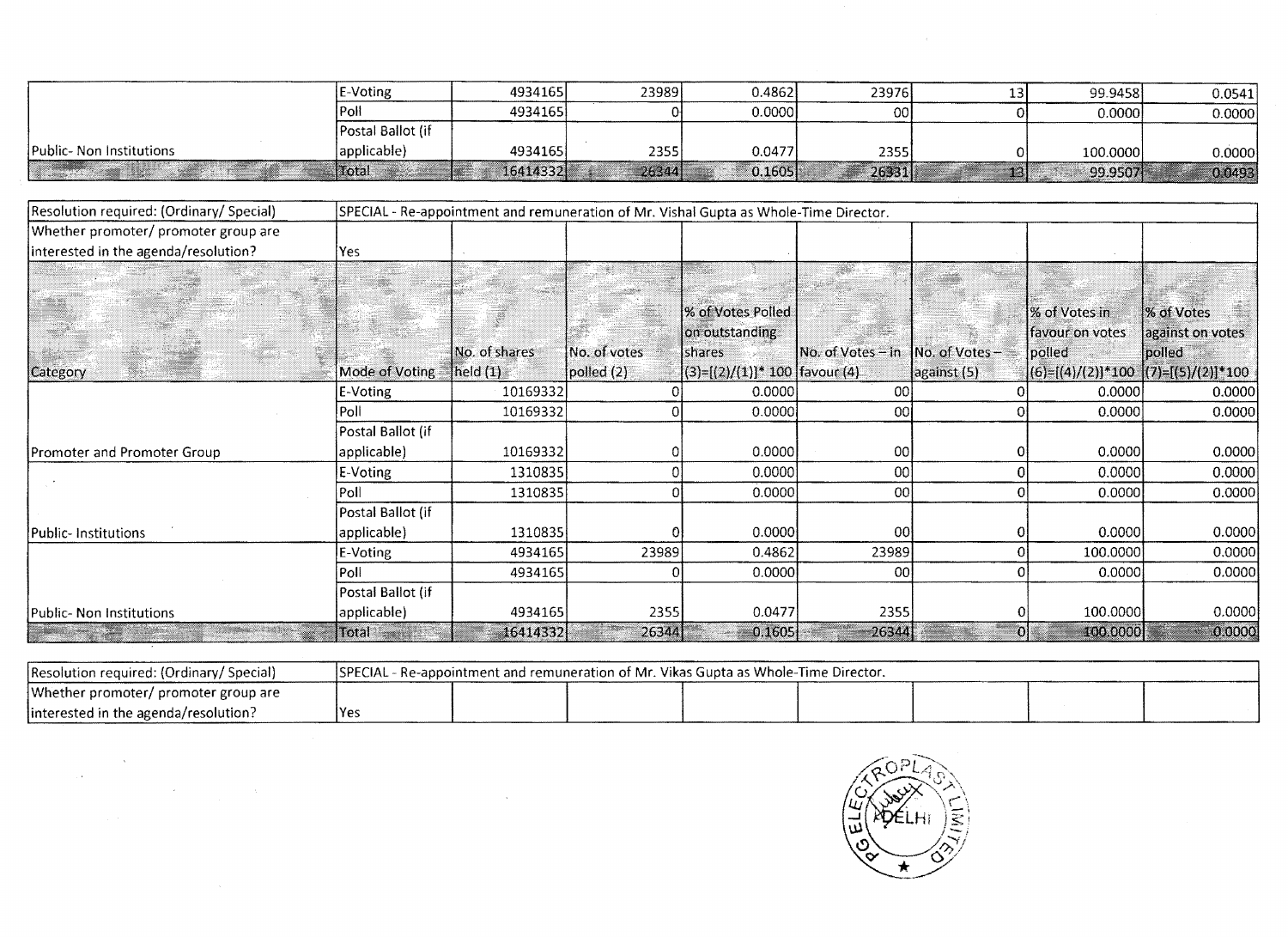|                             |                   |                    |                     | % of Votes Polled  <br>on outstanding |                                  |                     | % of Votes in<br>favour on votes     | W of Votes<br>against on votes |
|-----------------------------|-------------------|--------------------|---------------------|---------------------------------------|----------------------------------|---------------------|--------------------------------------|--------------------------------|
|                             |                   | No. of shares      | <b>No. of votes</b> | shares                                | No. of Votes - in No. of Votes - |                     | polled.                              | polled                         |
| Category                    | Mode of Voting    | $\vert$ held $(1)$ | polled (2)          | $ (3)=[(2)/(1)]^*$ 100   favour (4)   |                                  | $\vert$ against (5) | $ (6)-(4)/(2) *100 (7)-(5)/(2) *100$ |                                |
|                             | E-Voting          | 10169332           |                     | 0.0000                                | 001                              |                     | 0.0000                               | 0.0000                         |
|                             | Poll              | 10169332           |                     | 0.0000                                | 00                               |                     | 0.0000                               | 0.0000                         |
|                             | Postal Ballot (if |                    |                     |                                       |                                  |                     |                                      |                                |
| Promoter and Promoter Group | applicable)       | 10169332           |                     | 0.0000                                | 00 <sup>1</sup>                  |                     | 0.0000                               | 0.0000                         |
|                             | E-Voting          | 1310835            |                     | 0.0000                                | 00                               |                     | 0.0000                               | 0.0000                         |
|                             | Poll              | 1310835            |                     | 0.0000                                | 00                               |                     | 0.0000                               | 0.0000                         |
|                             | Postal Ballot (if |                    |                     |                                       |                                  |                     |                                      |                                |
| Public- Institutions        | applicable)       | 1310835            |                     | 0.0000                                | 00                               |                     | 0.0000                               | 0.0000                         |
|                             | E-Voting          | 4934165            | 23989               | 0.4862                                | 23976                            | 13                  | 99.9458                              | 0.0541                         |
|                             | l Poll            | 4934165            |                     | 0.0000                                | 001                              |                     | 0.0000                               | 0.0000                         |
|                             | Postal Ballot (if |                    |                     |                                       |                                  |                     |                                      |                                |
| Public-Non Institutions     | applicable)       | 4934165            | 2355                | 0.0477                                | 2355                             |                     | 100.0000                             | 0.0000                         |
|                             | Total             | 16414332           | 26344               | 0.1605                                | 26331                            | 13                  | 99,9507                              | 0.0493                         |

 $\sim$ 

| Resolution required: (Ordinary/ Special)<br>SPECIAL - Continuation of Directorship of Mr. Ayodhya Prasad Anand, Non-executive Independent Director aged above 75 years. |                   |                                  |                 |                                    |                   |                  |                 |                                           |
|-------------------------------------------------------------------------------------------------------------------------------------------------------------------------|-------------------|----------------------------------|-----------------|------------------------------------|-------------------|------------------|-----------------|-------------------------------------------|
| Whether promoter/ promoter group are                                                                                                                                    |                   |                                  |                 |                                    |                   |                  |                 |                                           |
| interested in the agenda/resolution?                                                                                                                                    | No                |                                  |                 |                                    |                   |                  |                 |                                           |
|                                                                                                                                                                         |                   |                                  |                 |                                    |                   |                  |                 |                                           |
|                                                                                                                                                                         |                   |                                  |                 |                                    |                   |                  |                 |                                           |
|                                                                                                                                                                         |                   |                                  |                 | % of Votes Polled                  |                   |                  | % of Votes in   | % of Votes                                |
|                                                                                                                                                                         |                   |                                  |                 | on outstanding                     |                   |                  | favour on votes | against on votes                          |
|                                                                                                                                                                         |                   | [No. of shares]                  | No. of votes    | <b>Ishares</b>                     | No. of Votes – in | $No. of Votes -$ | lpolled :       | polled                                    |
| <b>Category</b>                                                                                                                                                         | Mode of Voting    | $\left  \text{held (1)} \right $ | $p$ olled $(2)$ | $ (3)=[(2)/(1)]^*$ 100  favour (4) |                   | against (5)      |                 | $ (6)=[(4)/(2)]*100$ $ (7)=[(5)/(2)]*100$ |
|                                                                                                                                                                         | E-Voting          | 10169332                         |                 | 0.0000                             | 00                |                  | 0.0000          | 0.0000                                    |
|                                                                                                                                                                         | Poll              | 10169332                         |                 | 0.0000                             | 00                |                  | 0.0000          | 0.0000                                    |
|                                                                                                                                                                         | Postal Ballot (if |                                  |                 |                                    |                   |                  |                 |                                           |
| <b>Promoter and Promoter Group</b>                                                                                                                                      | applicable)       | 10169332                         |                 | 0.0000                             | 00                |                  | 0.0000          | 0.0000                                    |
|                                                                                                                                                                         | E-Voting          | 1310835                          |                 | 0.00001                            | 00                |                  | 0.0000          | 0.0000                                    |
|                                                                                                                                                                         | Poll              | 1310835                          |                 | 0.0000                             | 00 <sup>1</sup>   |                  | 0.0000          | 0.0000                                    |
|                                                                                                                                                                         | Postal Ballot (if |                                  |                 |                                    |                   |                  |                 |                                           |
| Public-Institutions                                                                                                                                                     | applicable)       | 1310835                          |                 | 0.0000                             | -00 l             |                  | 0.0000          | 0.0000                                    |

♦

ົ໐∕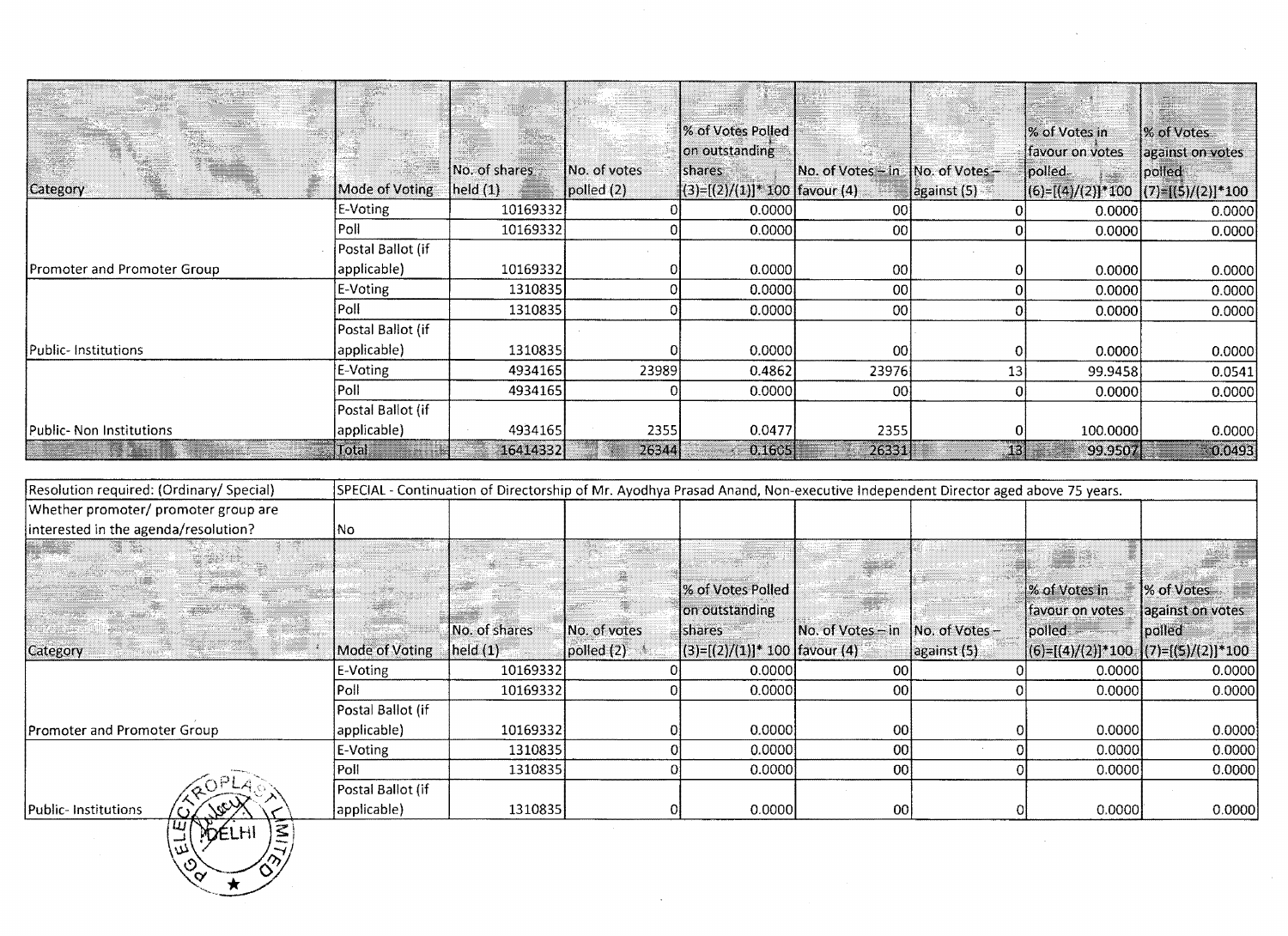|                                 | E-Voting          | 4934165  | 23989 | 0.4862  | 23989    | 100.0000          | 0.0000 |
|---------------------------------|-------------------|----------|-------|---------|----------|-------------------|--------|
|                                 | <b>IPOL</b>       | 4934165  |       | 0.0000  | 00 I     | 0.00001           | 0.0000 |
|                                 | Postal Ballot (if |          |       |         |          |                   |        |
| <b>Public- Non Institutions</b> | lapplicable)      | 4934165  | 23551 | 0.0477  | 2355     | 100.0000          | 0.0000 |
|                                 | <b>Total</b>      | 16414332 | 26344 | 0.16051 | $-26344$ | $\sqrt{100.0000}$ | 0.0000 |

 $\sim$ 

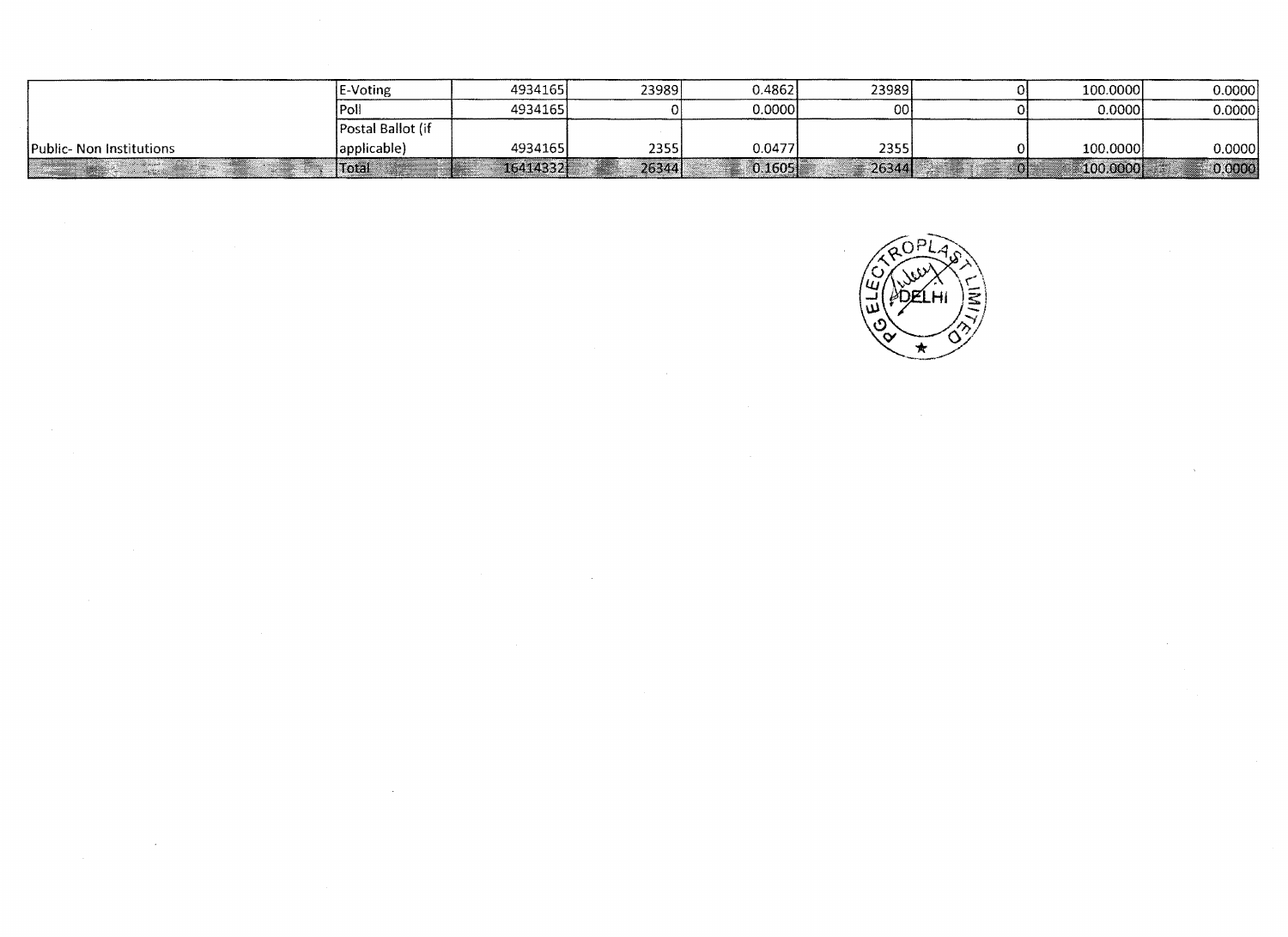# Rahul K Tanmay & Associates,

# Company Secretaries

5-193, Ground Floor, Street No -2, School Block, Shakarpur, New Deihi-110092 Mob: 9654143220; Email: rahulksg@outlook.com

#### **SCRUTINIZER<sup>1</sup> S REPORT**

To,

#### The Chairman **PG ELECTROPLAST LIMITED**

DTJ-209,2nd Floor, DLF Tower B Jasola, New Delhi-110025

#### Dear Sir,

Pursuant to Section lOS and 110 of the Companles Act, 2013 read with Rule 20 & 22 of the Companies (Management & Administration) Rules, 2014, provisions of SEBI (Listing Obligation and Disclosure Requirements) Regulation 2015, Secretarial Standard-2 on "General Meetings" issued by the Institute of the Company Secretaries of India ('SS-2') and approved by the Central Government and. other applicable laws; I Rahul Kumar, Company Secretary in Whole-Time Practice (ACS No.32729 and CP No. 20656) of M/s Rahul K Tanmay & Associates, Company Secretaries, having office at S-193, Ground Floor, Street No -2, School Block, Shakarpur, New Delhi-110092 have been appointed as a Scrutinizer by the Board of Directors of PG Electroplast Limited in their meeting held on February 12, 2019 to conduct the Postal Ballot process in a fair and transparent manner in respect of the resolutions contained in the Postal Ballot notice dated February 12, 2019.

#### Responsibilities: -

The Management of the Company is responsible to ensure compliance with requirements of (i) the Companies Act, 2013 & Rules made thereunder, SS-2 and (ii) the SEBI (listing Obligations & Disclosure Requirements) Regulations 2015, relating to Extra-ordinary General Meeting through postal ballot.

My responsibility as a Scrutinizer is to ensure that the voting process is conducted in a fair and transparent manner and to make a Scrutinizer's report for the vote casts in "favour" or "against" on the resolutions proposed in Postal Ballot notice dated February 12, 2019.

My report is based on documents provided by the company, E-voting data provided by Karvy Fintech Pvt. Ltd., service provider of Electronic infrastructure for E-voting and postal baHots received by me till the time fixed for closing of voting process i.e. till S p.m. on March 17, 2019.

#### **Report:**

i) The Company completed dispatch of Postal Ballot Notice(s) and Postal Ballot form(s) on February 15, 2019 to its Members, whose names appeared in the Reglster of Members/Records of Depositories as on Friday, February 08, 2019 ('cutoff date') in the following manner:

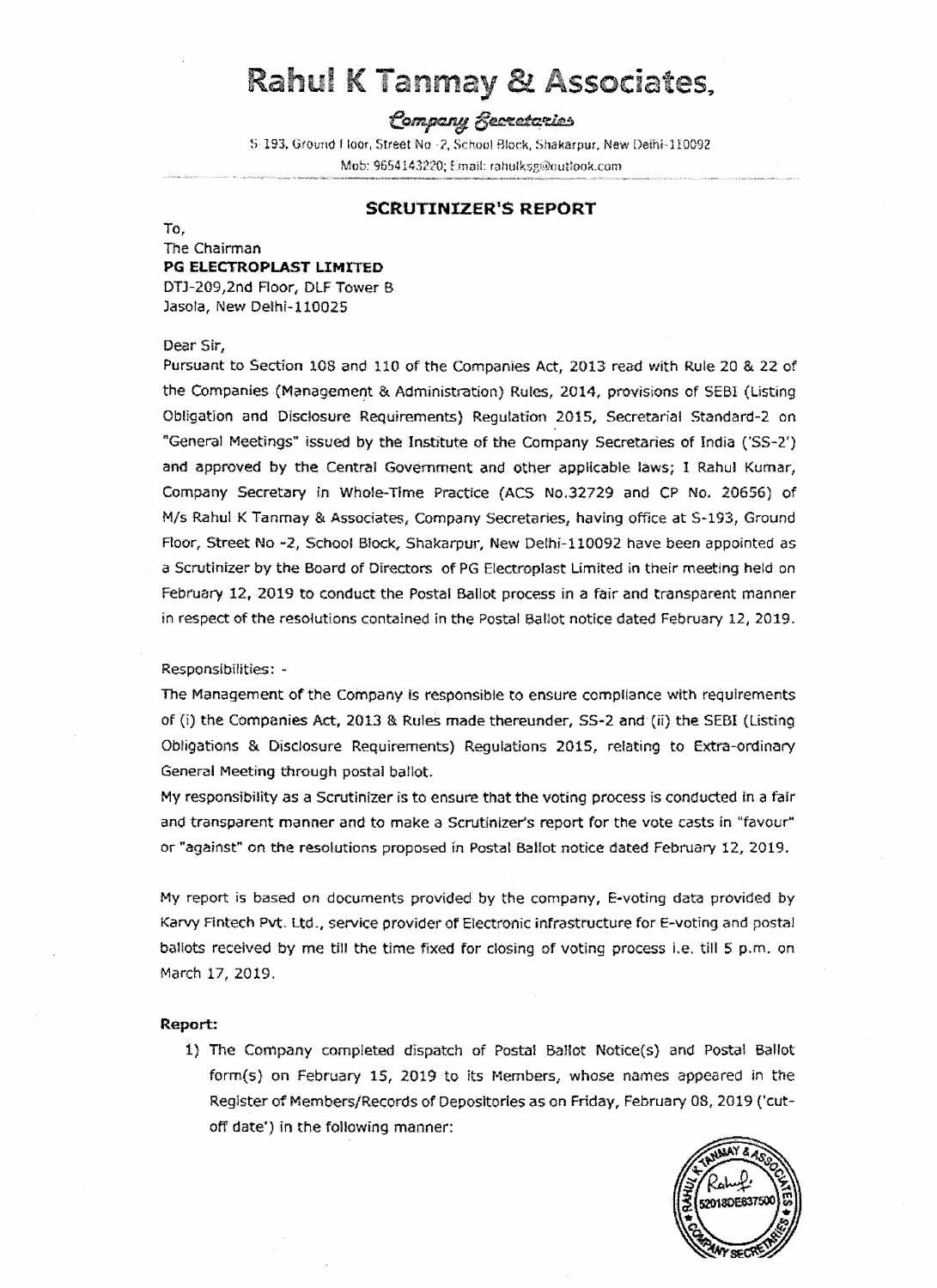- a} through e-mail to the Members whose e-mail Ids were registered with the Company/Oepositorles; and
- b) through courier, along with *a* self-addressed postage prepaid business repJy envelope to the other Members (whose e-mail addresses were not registered with the Company/Depositories).

Notice of the postal ballot was also placed on website of the Company.

- 2) The Company had published an advertisement regarding dispatch of Postal Ballot form(s), notices etc. in English newspaper "Financial Express" (All editions) and in · Hindi newspaper "Jansatta" (Delhi edition) on February 17, 2019.
- 3) The Company had provided optional Remote e-voting facility to enable shareholders to cast their votes by electronic means on the items mentioned in postal ballot notice; and to provide this facility, Company had appointed "Karvy Fintech Private Limited" as the agency for arrangement of remote e-voting platform.
- 4) Voting Rights was reckoned on the paid-up value of the shares registered in the name of the members as on February 8, 2019. The Members had been given option to exercise their vote either through Postal Ballot form{s) or through e-voting facility between time period Saturday, February 16, 2019 (10.00 a.m.) to Sunday, March 17, 2019 (5.00 p.m.).
- 5) The Posta! Ballot forms ln sealed envelope, received back from members, were kept under my custody before commencing the scrutiny of such postal ballot form. All postal ballot forms received up to 5 p.m. of Sunday, March 17, 2019 (closing time fixed to receive postal ballot) were considered for my scrutiny.
- 6) At the end of voting period, E votes were unblocked by me and All sealed envelope containing postal ballot form were opened by me ln presence of two witnesses not in employment of the Company.
- 7) Requisite details In respect of Postal Ballot form(s) received and e-votes cast on or before 5:00 P.M. on Sunday, March 17, 2019 were verified with the Register of Members as on cut-off date maintained by the Registrar and Share Transfer Agent ('RTA') of the Company. No Member had exerdsed vote by both facilities. Sjgnature of one shareholder who exerdsed vote through postal ballot, did not match with specimen signature avaifable in record of Registrar & Share Transfer Agent of the Company, thus lt was considered as invalid.

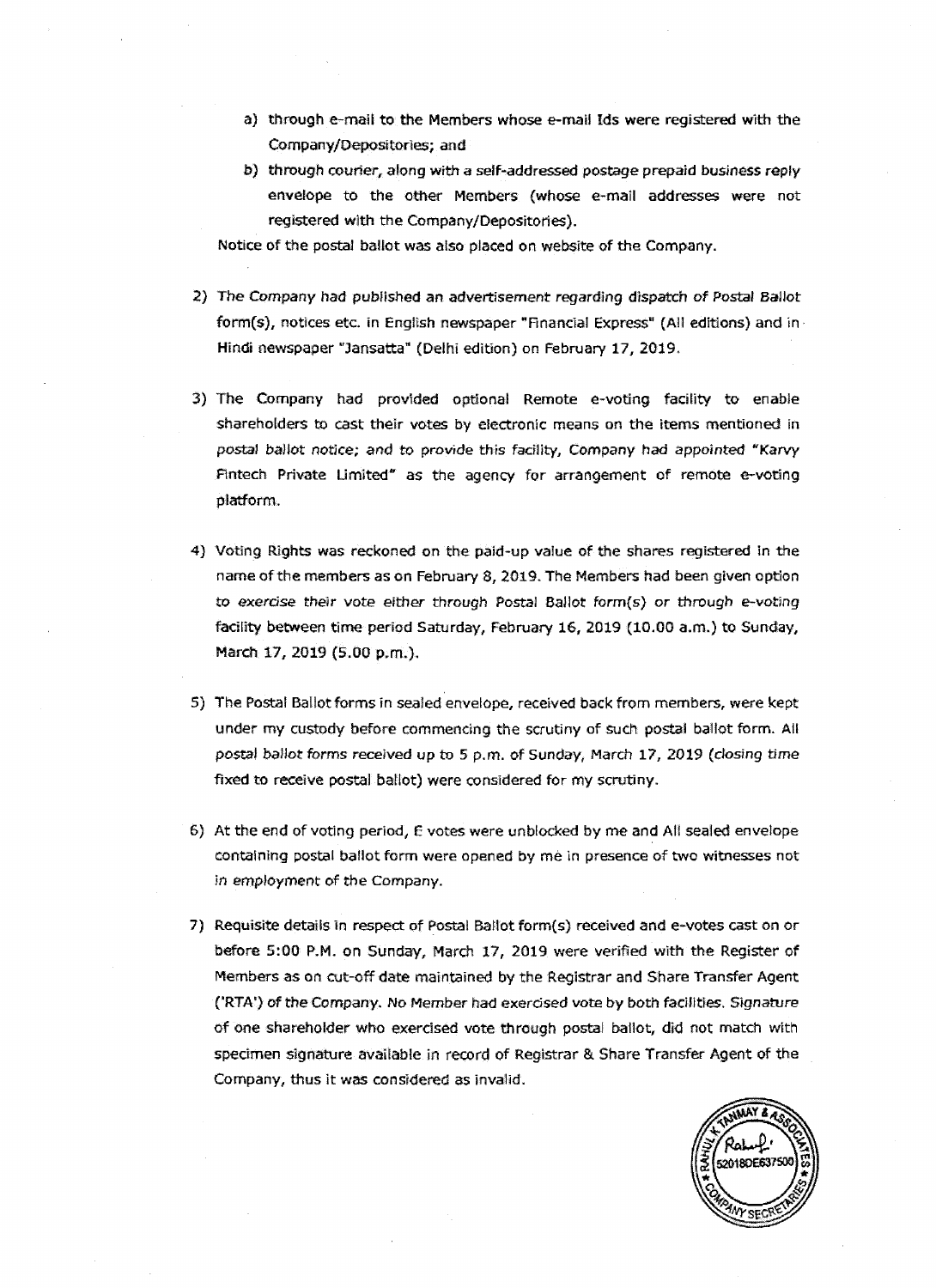8) The result of scrutiny of the postal ballot voting including E-voting are as under:-

# **RESOWTION 1: [Special Resolution]**

Issue of equity shares to promoters on preferential basis upon conversion of **outstanding unsecured loan:** 

|                            |         | Voted in favour of the resolution:                                                                          |                     | Voted against the resolution: |                                   |                                                |  |
|----------------------------|---------|-------------------------------------------------------------------------------------------------------------|---------------------|-------------------------------|-----------------------------------|------------------------------------------------|--|
| Postal<br>ballot<br>voting | members | Number of Number of 9% of total Number of Number<br>votes cast by $\vert$ number of $\vert$ members<br>them | valid<br>votes cast |                               | 0f<br>votes<br>bγ<br>cast<br>them | % of total<br>number of<br>valid votes<br>cast |  |
| Physical ballot            | 8       | 2,355                                                                                                       |                     | п                             | O                                 |                                                |  |
| E-voting                   | 11      | 23,989                                                                                                      |                     |                               | Ð                                 |                                                |  |
| Total                      | 19      | 26,344                                                                                                      | 100                 |                               | 0                                 | o                                              |  |

# (i) Voted in favour/against of the resolution:

#### (ii) Invalid/abstained votes:

| Total                                                    | 19                            |       | 26,344     | 100             |                                |                |
|----------------------------------------------------------|-------------------------------|-------|------------|-----------------|--------------------------------|----------------|
|                                                          | (ii) Invalid/abstained votes: |       |            |                 |                                |                |
| Total number of members   Total number of   Total number |                               |       |            |                 | of members                     | Total          |
| whose<br>votes                                           | were                          | votes | cast<br>bv |                 | who voted in other resolutions | number<br>- of |
| declared invalid                                         |                               | them  |            |                 | but abstained from voting for  | Abstained      |
|                                                          |                               |       |            | this resolution |                                | Vote           |
|                                                          |                               |       | 200        |                 |                                |                |

#### **RESOLUTION 2: [Special Resolution] To re-appoint Mr. Promod Gupta as Managing Director of the Company**

#### Voted in favour/against of the resolution:

|                 |                         | Voted in favour of the resolution:          |            |   | Voted against the resolution: |             |
|-----------------|-------------------------|---------------------------------------------|------------|---|-------------------------------|-------------|
| Postal          | ballot   Number<br>of I | Number of   % of total   Number of   Number |            |   |                               | % of total  |
| voting          | members                 | votes cast   number of   members            |            |   | of votes                      | number of   |
|                 |                         | by them                                     | valid      |   | bv<br>cast                    | valid votes |
|                 |                         |                                             | votes cast |   | them                          | cast        |
| Physical ballot | 8                       | 2,355                                       |            | U | 0                             |             |
| E-voting        | 11                      | 23,989                                      |            |   |                               |             |
| Total           | 19                      | 26,344                                      | 100        | n | o                             |             |

# (i} Invalid/abstained votes:

|                                                                                                                                                                                                                                     |      | Total number of members Total number of Total number of members Total           |      |
|-------------------------------------------------------------------------------------------------------------------------------------------------------------------------------------------------------------------------------------|------|---------------------------------------------------------------------------------|------|
|                                                                                                                                                                                                                                     |      | whose votes were declared votes cast by who voted in other resolutions   number | of   |
| invalid                                                                                                                                                                                                                             | them | but abstained from voting for Abstained                                         |      |
|                                                                                                                                                                                                                                     |      | this resolution                                                                 | Vote |
| <b>A</b> construction of the construction of the construction of the construction of the construction of the construction of the construction of the construction of the construction of the construction of the construction of th | 200  |                                                                                 |      |

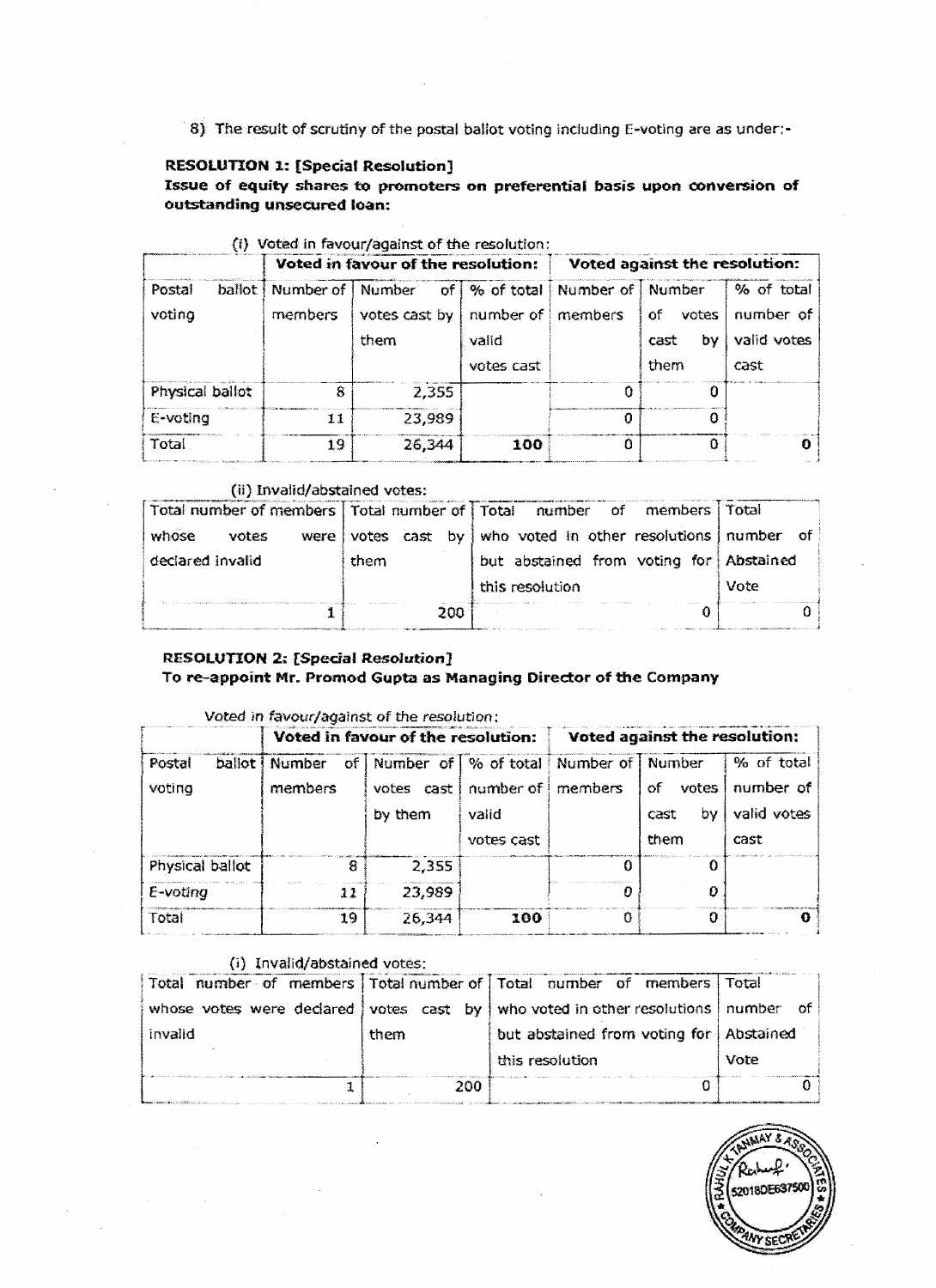# **RESOLUTION 3: [Special Resolution]** To re-appoint Mr. Anurag Gupta as Whole Time Director of the Company:

|                             |                   | Voted in favour of the resolution:                                                            |                     | Voted against the resolution: |                                   |                                                |
|-----------------------------|-------------------|-----------------------------------------------------------------------------------------------|---------------------|-------------------------------|-----------------------------------|------------------------------------------------|
| ballot.<br>Postal<br>voting | Number<br>members | of Number of   % of total   Number of   Number<br>votes cast   number of   members<br>by them | valid<br>votes cast |                               | оf<br>votes<br>b٧<br>cast<br>them | % of total<br>number of<br>valid votes<br>cast |
| Physical ballot             | 8                 | 2,355                                                                                         |                     | Ω                             | n                                 |                                                |
| E-voting                    | 10                | 23,976                                                                                        |                     |                               | 13                                |                                                |
| Total                       | 18                | 26,331                                                                                        | 99.95               |                               | 13                                | 0.05                                           |

# $(i)$  Voted in favour/against of the resolution:

#### (ii) Invalid/abstained votes:

|                          |     | Total number of members   Total number of   Total number of members | Total |
|--------------------------|-----|---------------------------------------------------------------------|-------|
| whose<br>votes<br>were l |     | votes cast by them   who voted in other resolutions   number of     |       |
| declared invalid         |     | but abstained from voting for   Abstained                           |       |
|                          |     | this resolution                                                     | Vote  |
|                          | 200 |                                                                     |       |

# **RESOLUTION 4: [Special Resolution]** To re-appoint Mr. Vishal Gupta as Whole Time Director of the Company:

|                  | Voted in favour of the resolution: |                                                                                        |                     | Voted against the resolution: |                                   |                                                |
|------------------|------------------------------------|----------------------------------------------------------------------------------------|---------------------|-------------------------------|-----------------------------------|------------------------------------------------|
| Postal<br>voting | σf<br>ballot   Number<br>members   | Number of   % of total   Number of   Number<br>votes cast number of members<br>by them | valid<br>votes cast |                               | of<br>votes<br>bv<br>cast<br>them | % of total<br>number of<br>valid votes<br>cast |
| Physical ballot  | 8                                  | 2,355                                                                                  |                     |                               |                                   |                                                |
| E-voting         | 10                                 | 23,989                                                                                 |                     | Ω                             | п                                 |                                                |
| Total            | 18                                 | 26,344                                                                                 | 100                 |                               |                                   |                                                |

## (ii) Invalid/abstained votes;

| Total<br>of.<br>number. |         | members   Total number   Total number of members   Total   |           |
|-------------------------|---------|------------------------------------------------------------|-----------|
| whose<br>votes          |         | were declared of votes cast who voted in other resolutions | number of |
| invalid                 | by them | but abstained from voting for Abstained                    |           |
|                         |         | this resolution                                            | Vote      |
|                         | 200     |                                                            |           |

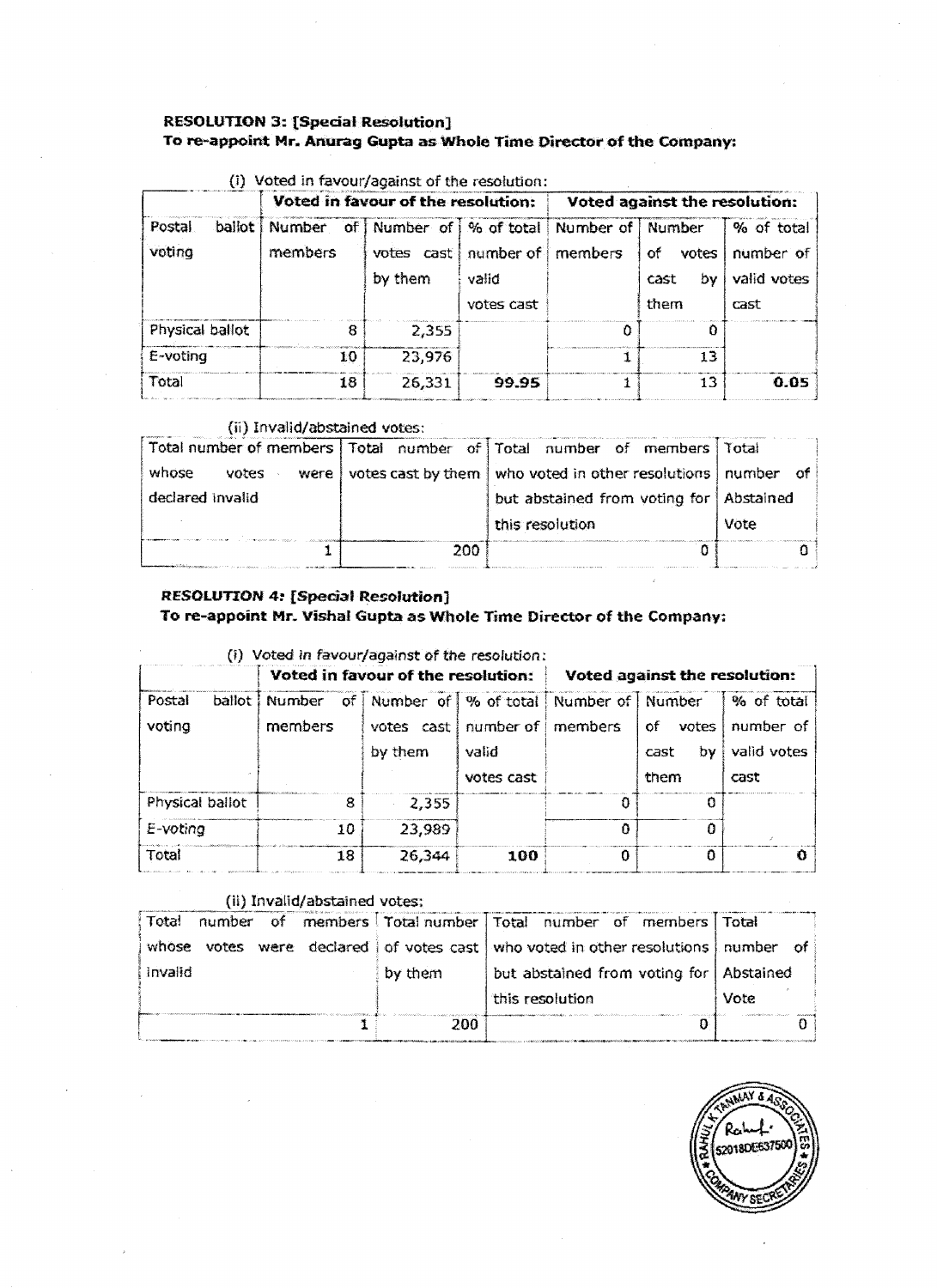# **RESOLUTION 5: {Special Resolution] To re-appoint** Mr~ **Vikas Gupta as Whole Time Director of the Company:**

|                              | Voted in favour of the resolution: |                                                                                                 |                     | Voted against the resolution: |                                    |                                                |
|------------------------------|------------------------------------|-------------------------------------------------------------------------------------------------|---------------------|-------------------------------|------------------------------------|------------------------------------------------|
| ballot i<br>Postal<br>voting | <b>Number</b><br>members           | of Number of   % of total   Number of   Number<br>votes $cast   number of   members$<br>by them | valid<br>votes cast |                               | votes<br>of.<br>cast<br>b٧<br>them | % of total<br>number of<br>valid votes<br>cast |
| Physical ballot              | 8                                  | 2.355                                                                                           |                     |                               | n                                  |                                                |
| E-voting                     | 10                                 | 23.976                                                                                          |                     |                               | 13                                 |                                                |
| Total                        | 18                                 | 26,331                                                                                          | 99.95               |                               | 13                                 | 0.05                                           |

# (i) Voted in favour/anainst of the resolution

# (ii) Invalid/abstained votes:

|                         |      | Total number of members   Total number of   Total number of members   Total |      |
|-------------------------|------|-----------------------------------------------------------------------------|------|
| whose<br>votes<br>were! |      | votes cast by them who voted in other resolutions   number of               |      |
| declared invalid        |      | but abstained from voting for   Abstained                                   |      |
|                         |      | this resolution                                                             | Vote |
|                         | 200. |                                                                             |      |

#### **RESOlUTION 6: [Special Resolution}**

#### Approval for continuation of directorship of Mr. Ayodhya Prasad Anand Non**executive Independent Director (DIN- 06808974) aged above 75 years:**

#### {i) Voted in favour/against of the resolution: .... ·--·-------- - -------------------r- **Voted in favour of the resolution: i Voted against the resolution:**

|                 |                       | Voted in favour of the resolution: |                  |                    | Voted against the resolution: |             |
|-----------------|-----------------------|------------------------------------|------------------|--------------------|-------------------------------|-------------|
| Postal          | ballot   Number<br>of | Number of   % of total             |                  | Number of   Number |                               | % of total  |
| voting          | members               | votes                              | cast   number of | members            | votes<br>of                   | number of   |
|                 |                       | by them                            | valid            |                    | b٧<br>cast                    | valid votes |
|                 |                       |                                    | votes cast       |                    | them                          | cast        |
| Physical ballot | 8                     | 2,355                              |                  |                    |                               |             |
| E-voting        | 11                    | 23,989                             |                  |                    | n                             |             |
| Total           | 19                    | 26,344                             | 100              |                    |                               |             |

# (ii) Invalid/abstained votes:

| $\mathbf{r}$ , and $\mathbf{r}$ , and $\mathbf{r}$ , and $\mathbf{r}$ , $\mathbf{r}$ , $\mathbf{r}$ , $\mathbf{r}$ , $\mathbf{r}$ , $\mathbf{r}$ , $\mathbf{r}$ , $\mathbf{r}$ , $\mathbf{r}$ , $\mathbf{r}$ , $\mathbf{r}$ , $\mathbf{r}$ , $\mathbf{r}$ , $\mathbf{r}$ , $\mathbf{r}$ , $\mathbf{r}$ , |     |                                                                             |      |
|----------------------------------------------------------------------------------------------------------------------------------------------------------------------------------------------------------------------------------------------------------------------------------------------------------|-----|-----------------------------------------------------------------------------|------|
|                                                                                                                                                                                                                                                                                                          |     | Total number of members   Total number of   Total number of members   Total |      |
| whose<br>votes<br>were t                                                                                                                                                                                                                                                                                 |     | votes cast by them   who voted in other resolutions   number of             |      |
| declared invalid                                                                                                                                                                                                                                                                                         |     | but abstained from voting for   Abstained                                   |      |
|                                                                                                                                                                                                                                                                                                          |     | this resolution                                                             | Vote |
|                                                                                                                                                                                                                                                                                                          | 200 |                                                                             |      |